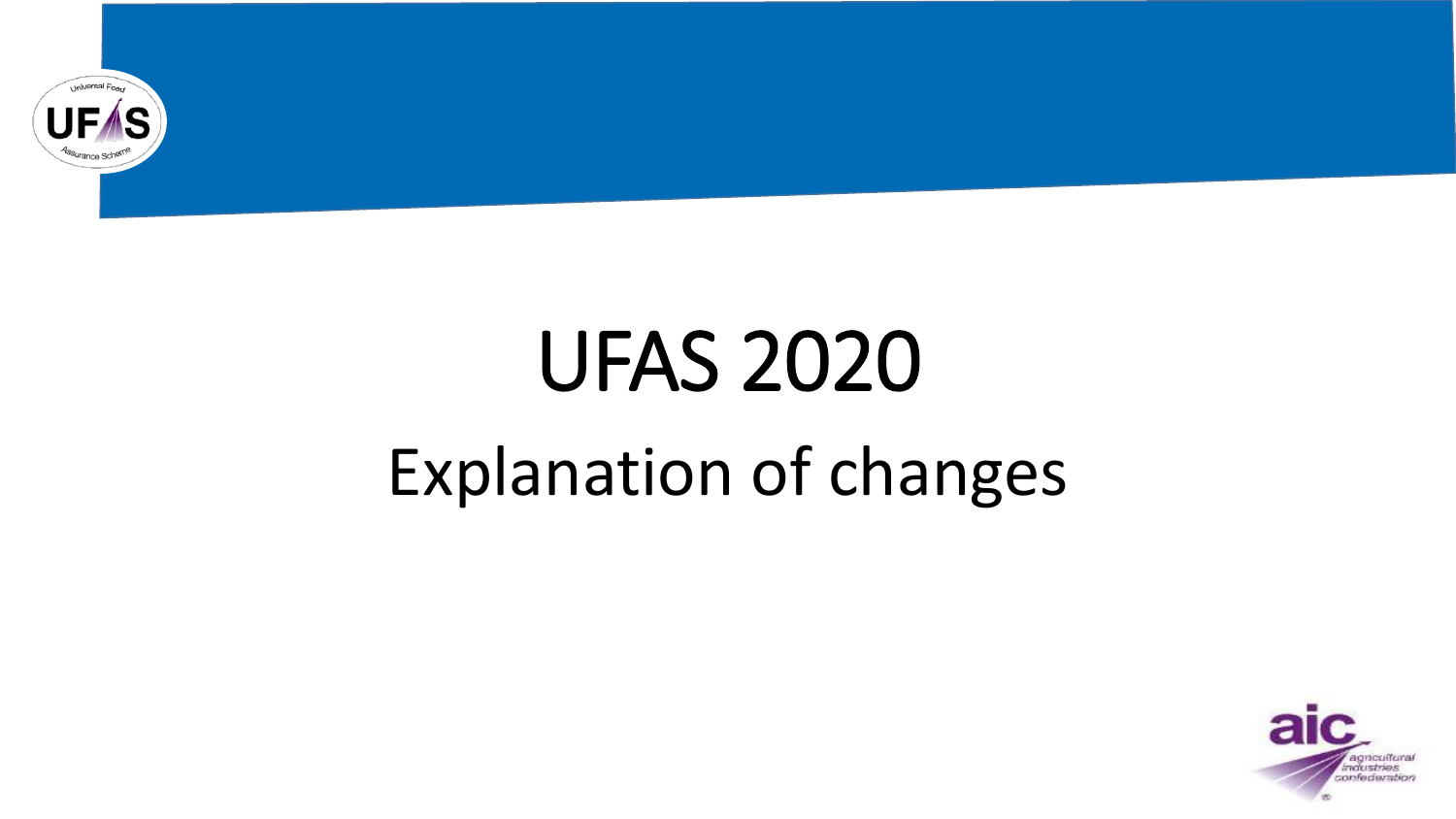

#### Key aims

Update for first time since 2016

Continue to align Standard with other AIC schemes

• Particularly FEMAS

Focus on outcomes

• What needs to be achieved, not how to achieve it

Identify areas of confusion and potential gaps

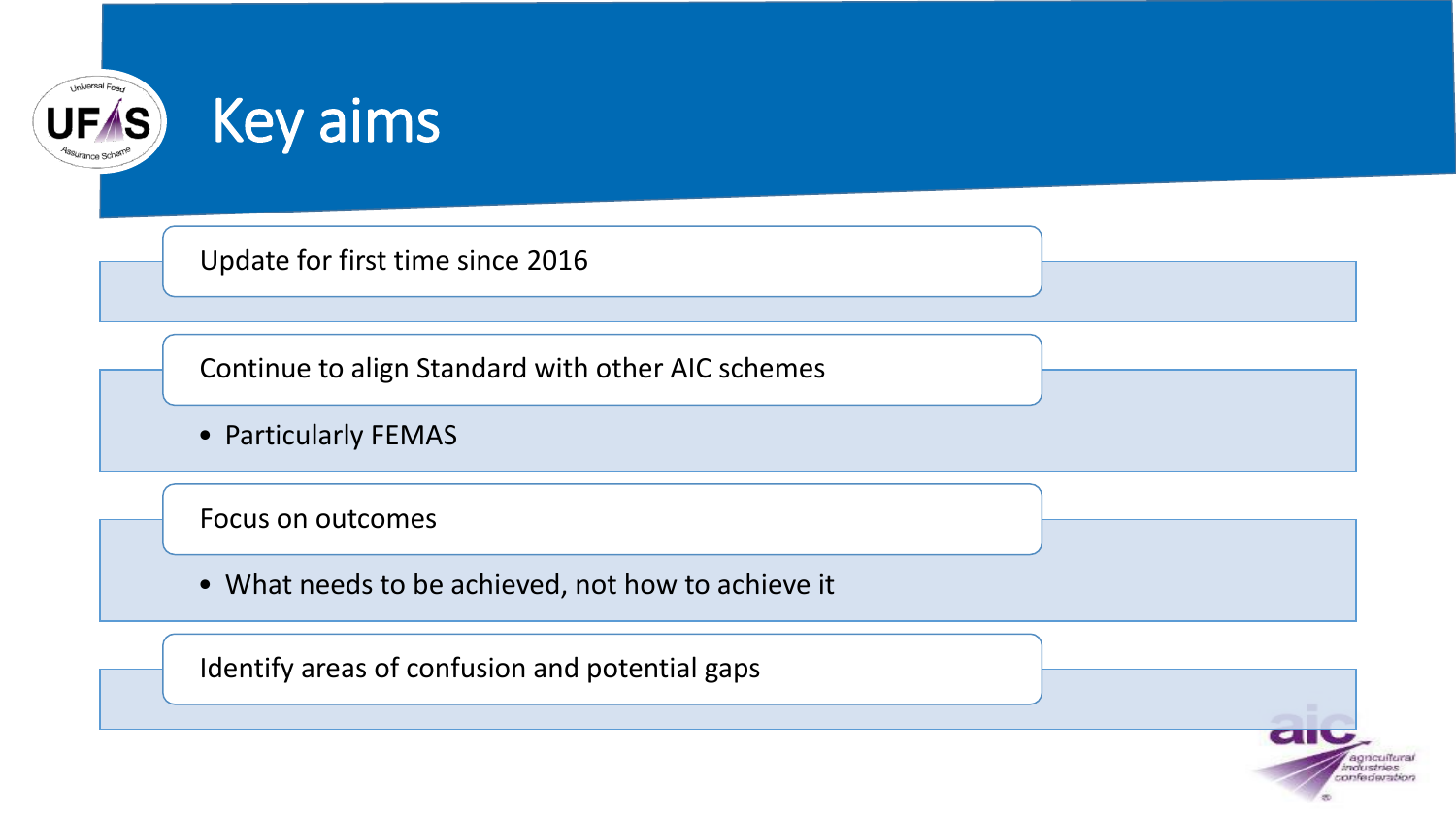

### 2020 Standard

## Single Document

• Including Scheme Rules

### Modular approach retained

- •Updated "Activity Codes"
- •Separate guidance documents for HACCP etc.

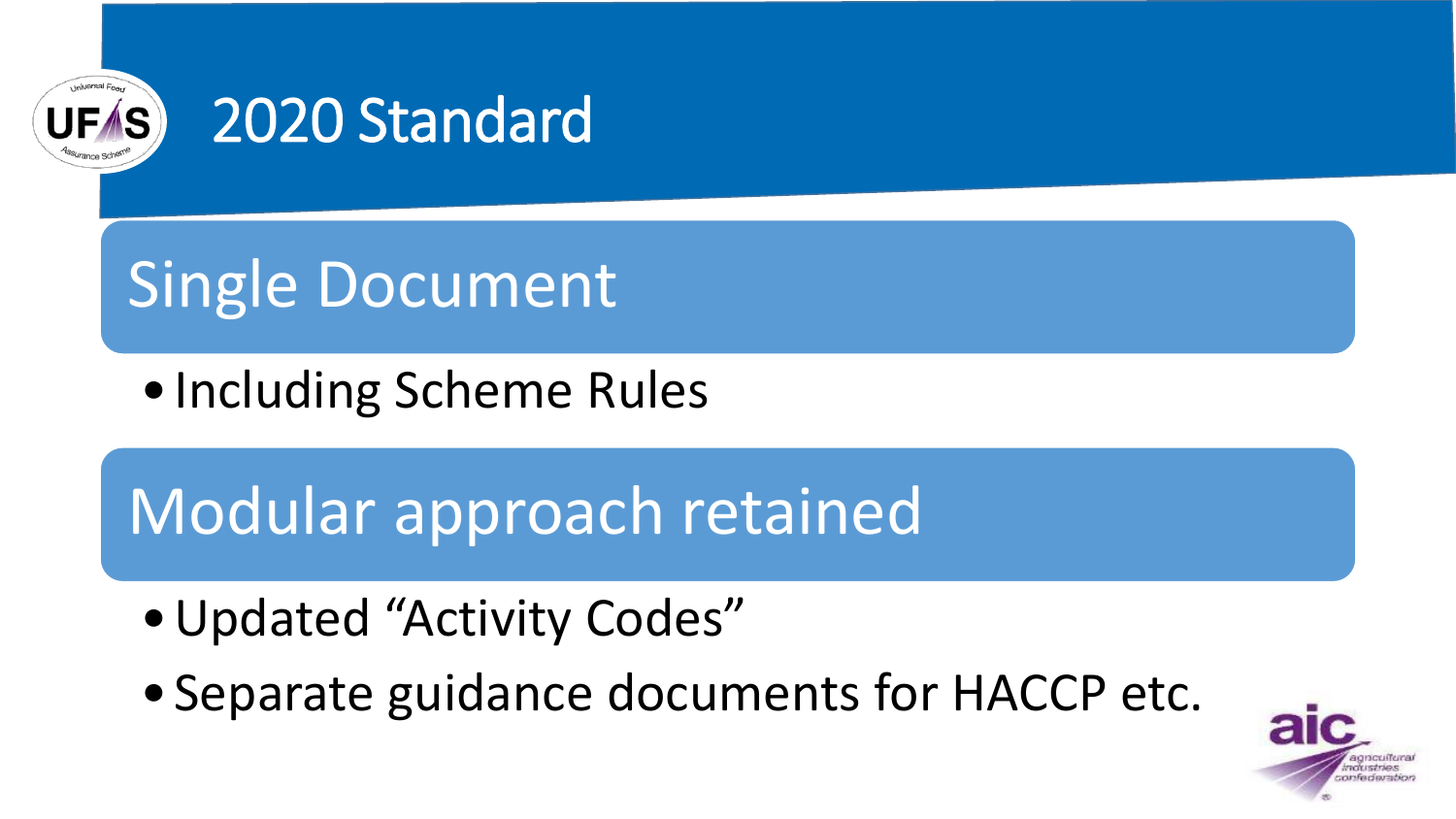

### Scope of UFAS 2020

Covers feed for food producing animals and equines

- Formulation
- Production
- Merchanting

Also covers Storage, packaging, loading, transport and delivery of feeds and combinable crops,

• including on behalf of third parties

UFAS 2020 **does not** cover merchanting of combinable crops for food use

• Participants must apply to TASCC to cover this activity

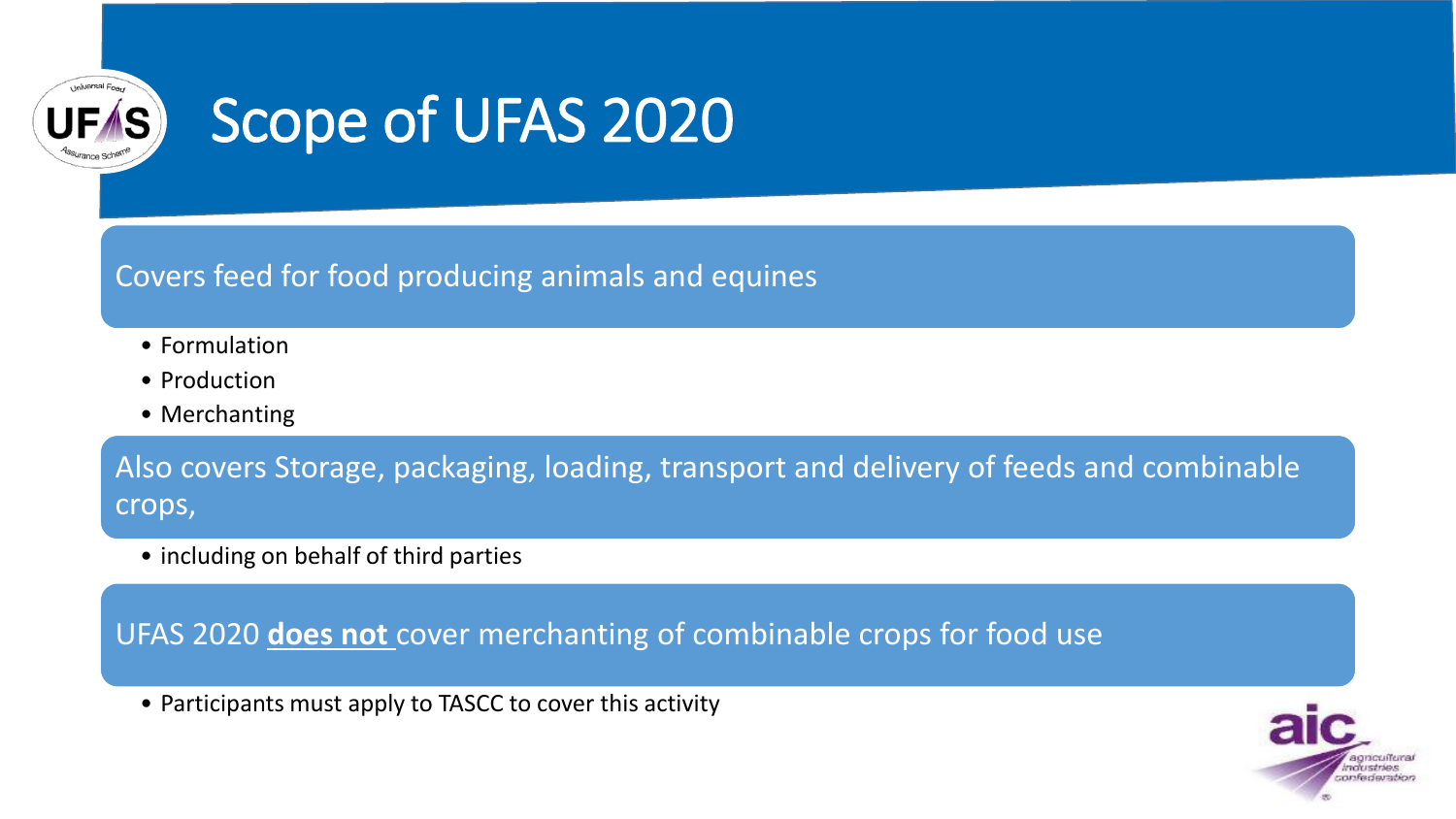

#### 2020 Standard

Single

## document Certification Rules

Including auditing processes, classification of non-conformances

## Definitions Appendix

Key terms required for interpreting the Standard, with hyperlinks for easy reference

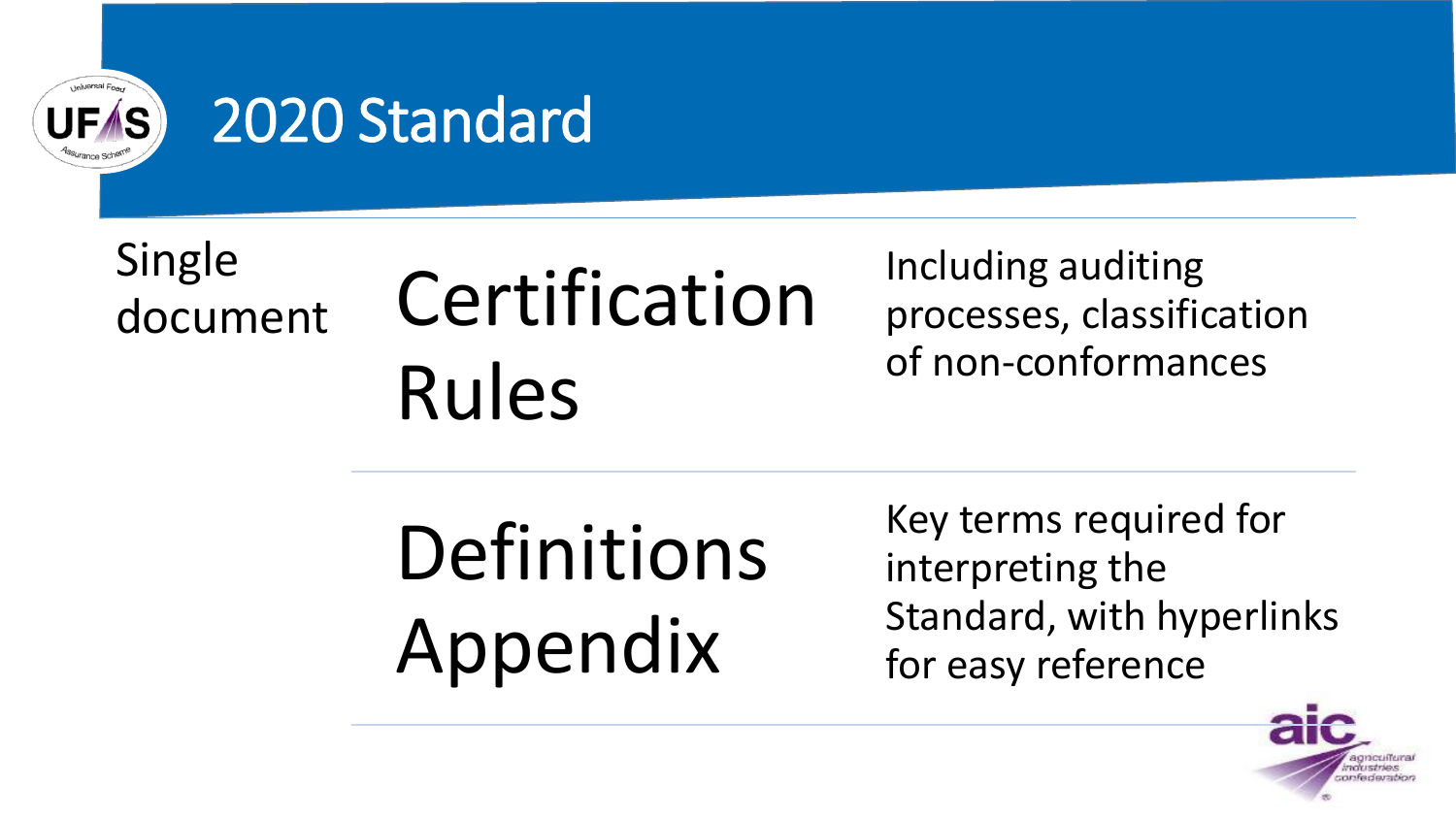

### Definitions - Feed

Defined as: Any substance or product, including additives, whether processed, partially processed or unprocessed, intended to be used for oral feeding to animals

• Referred to throughout standard, unless more specific description needed, e.g.

Feed additive

Feed Ingredient

Feed Material

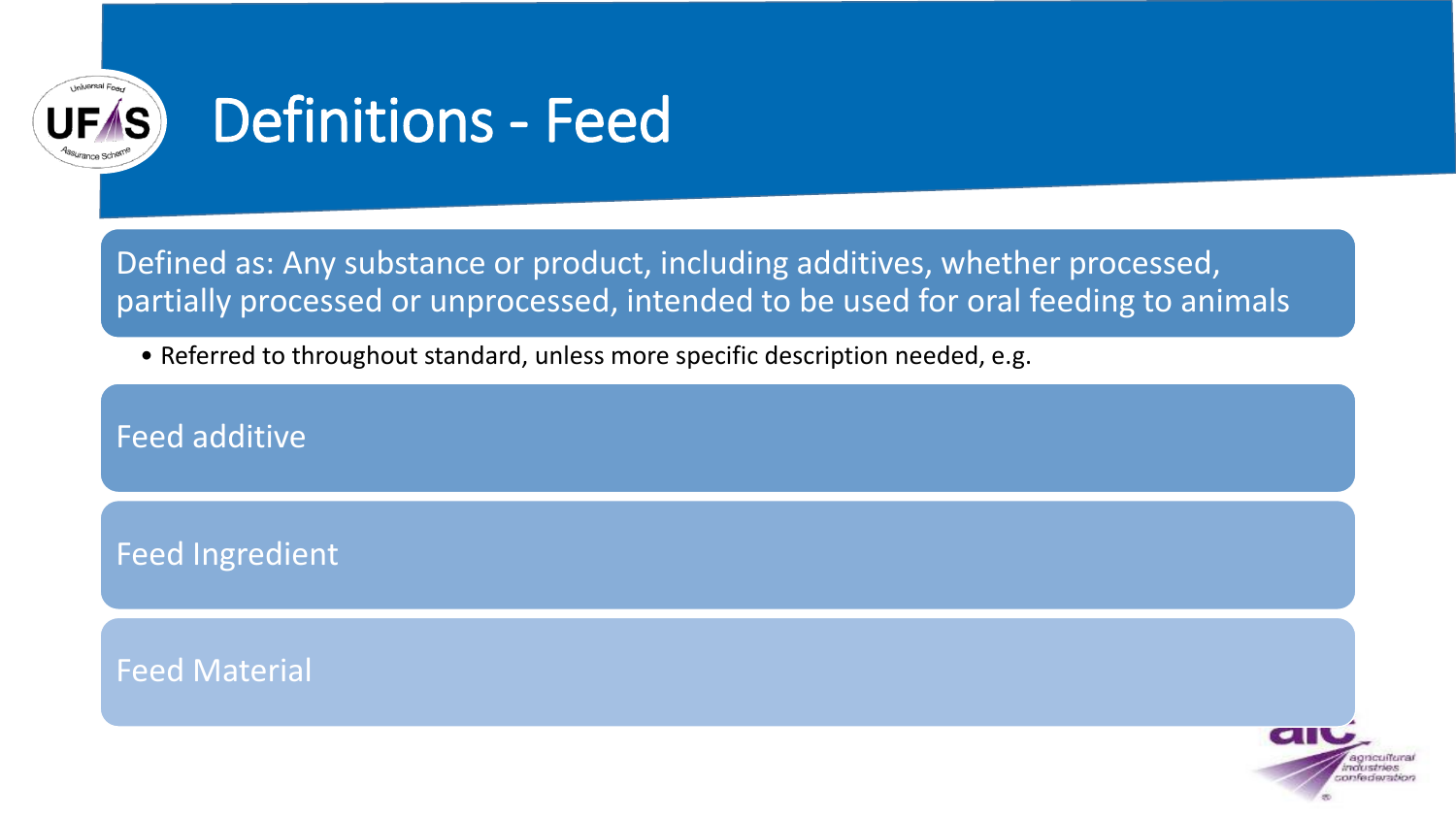

### Format of Standard

#### Split into lettered sections as before

• Each requirement individually numbered

Guidance below requirements where necessary

• In *Italics*

#### **Management Commitment R** A2

- The Participant must have a policy statement committing the business to supplying  $A$  2.1 safe and legal feed, and compliance with this Standard. The policy must be reviewed at least every 12 months.
- The Participant must establish, document, implement and maintain an effective A 2.2
- **UPDATED** Quality Management System (QMS) in accordance with the requirements of this Standard. The QMS must be adapted to meet regulatory and other feed safety related developments, as they occur.
- A 2.3 There must be a designated person (or persons) responsible for the management **UPDATED** of the QMS.
- Management must provide adequate resources for the implementation and A 2.4 **NEW** control of the QMS.
- A 2.5 The management team must review the performance of the business against the
- **NEW** requirements of the Quality Management System and its continuing effectiveness at least every 12 months.
- This can be carried out at the same time as the HACCP review and will provide an Guidance overarching view of the business operation and identify opportunities for improvement.

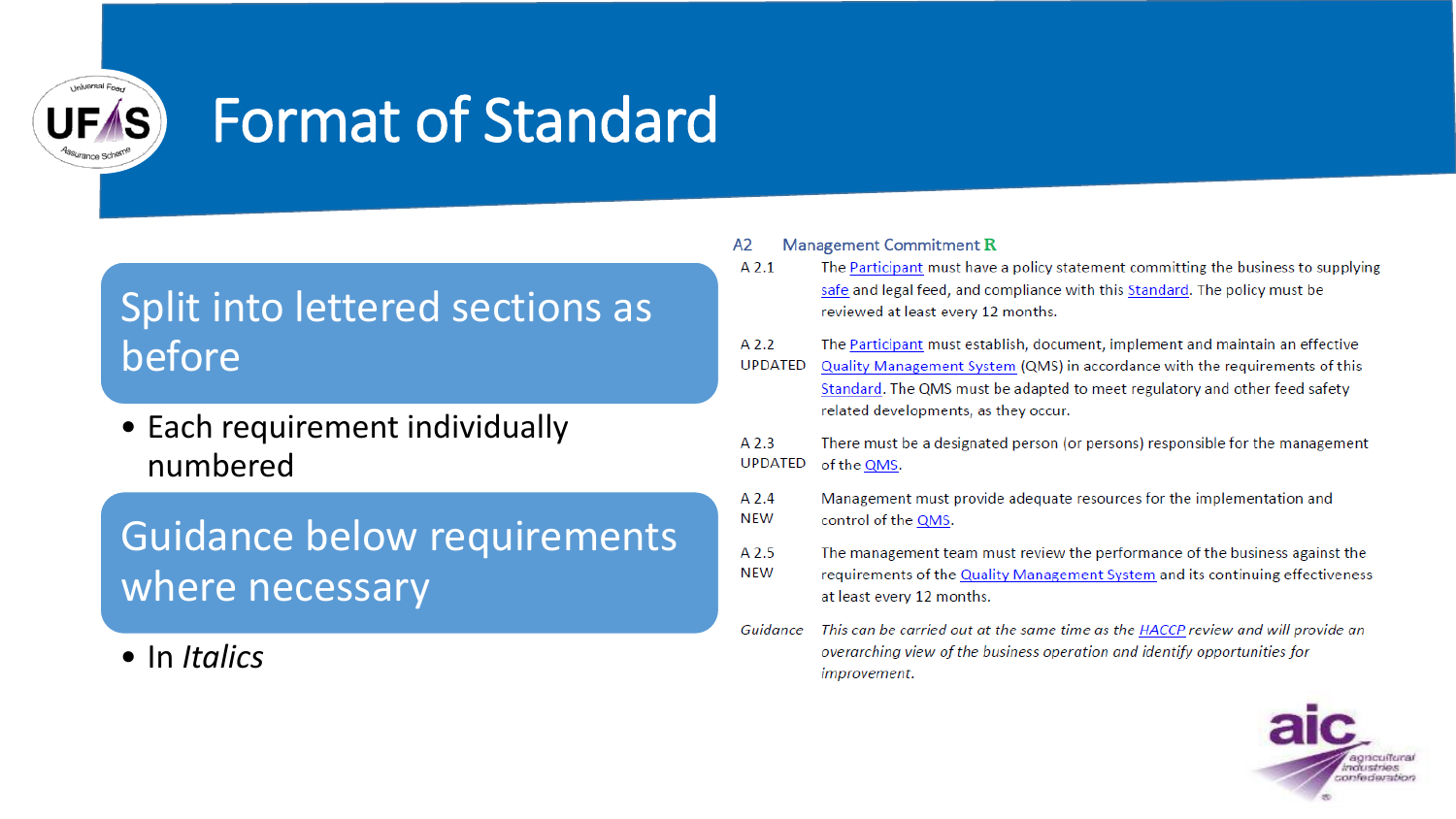

### Scheme Requirements

#### Most requirements are the same

- But different writing style and order
- Similar to FEMAS 2019

New sections mapped to old in comparison document

#### Significant changes highlighted in Standard

- NEW no equivalent requirement in UFAS 2016
- UPDATED Outcome of requirement has changed from UFAS 2016

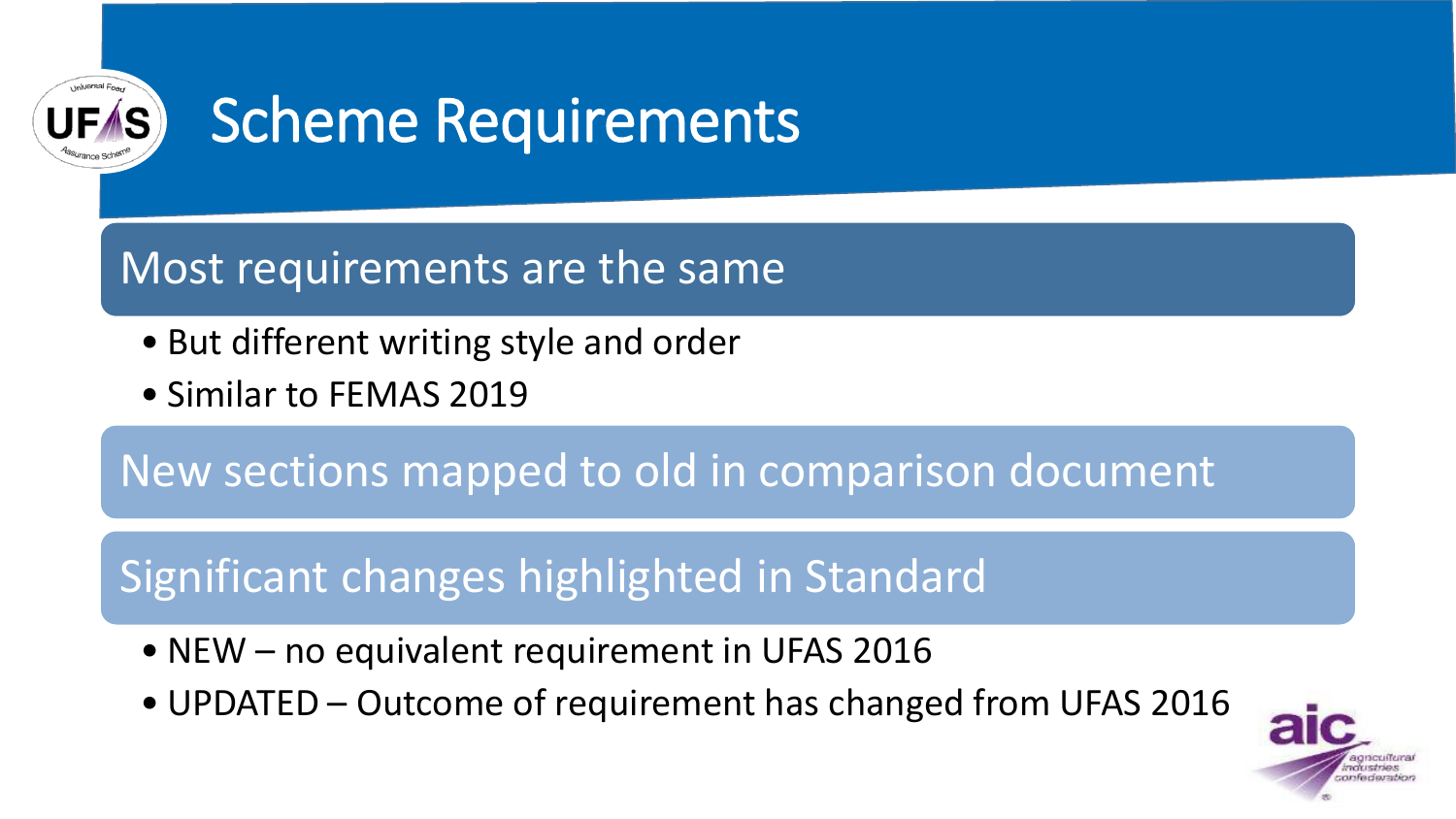

#### HACCP leads to a large number of non-conformances

New approach taken in standard

• More detailed requirements

Aims to help participants follow HACCP process

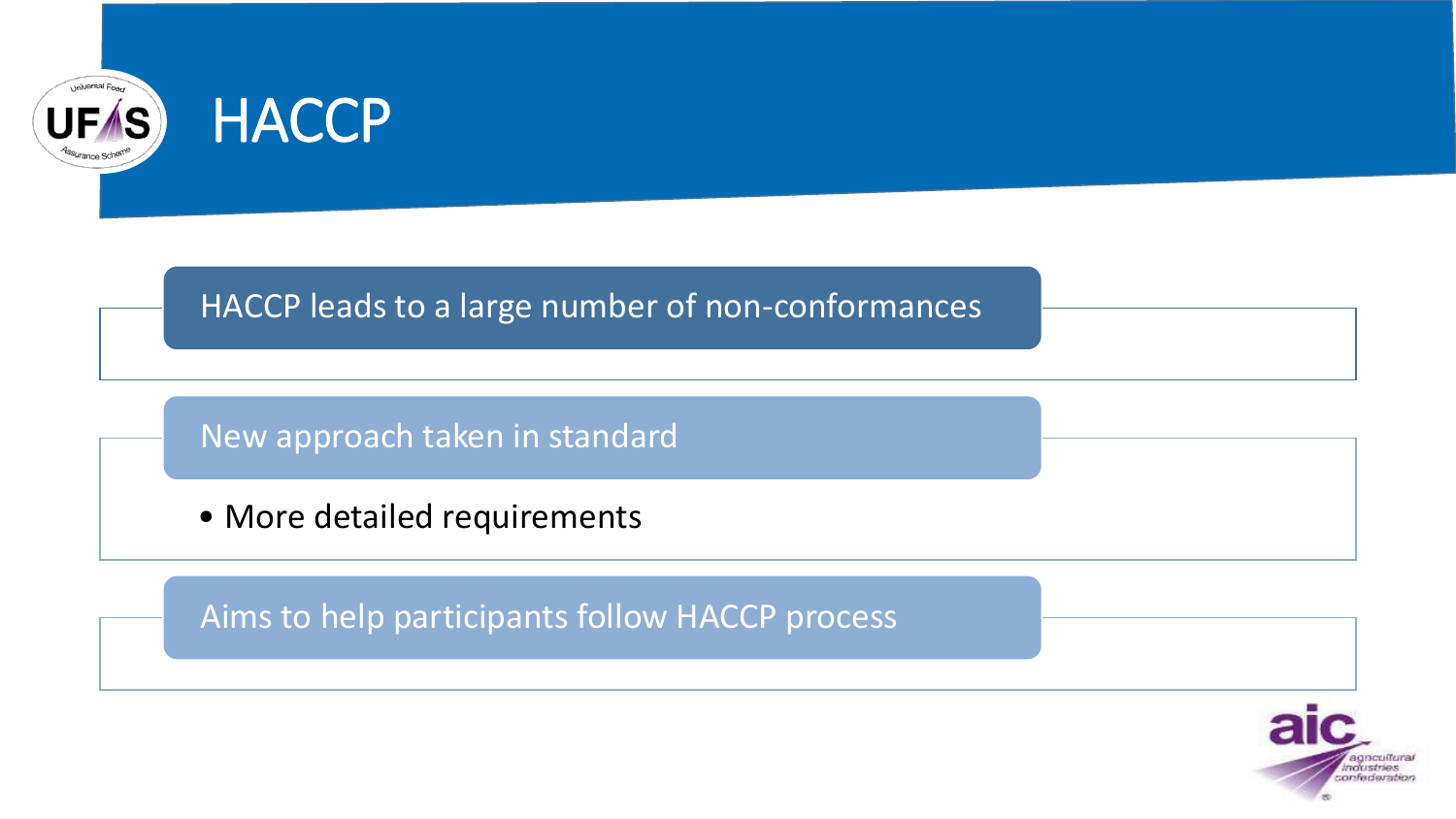

### Documents & Records

| <b>New</b><br>Documents<br>section at<br>beginning of<br>Standard | Clear requirements on document control       |
|-------------------------------------------------------------------|----------------------------------------------|
|                                                                   | Includes reference to data security          |
| Separate<br>Records<br>section at<br>end of<br>Standard           | <b>Fundamental Traceability requirements</b> |

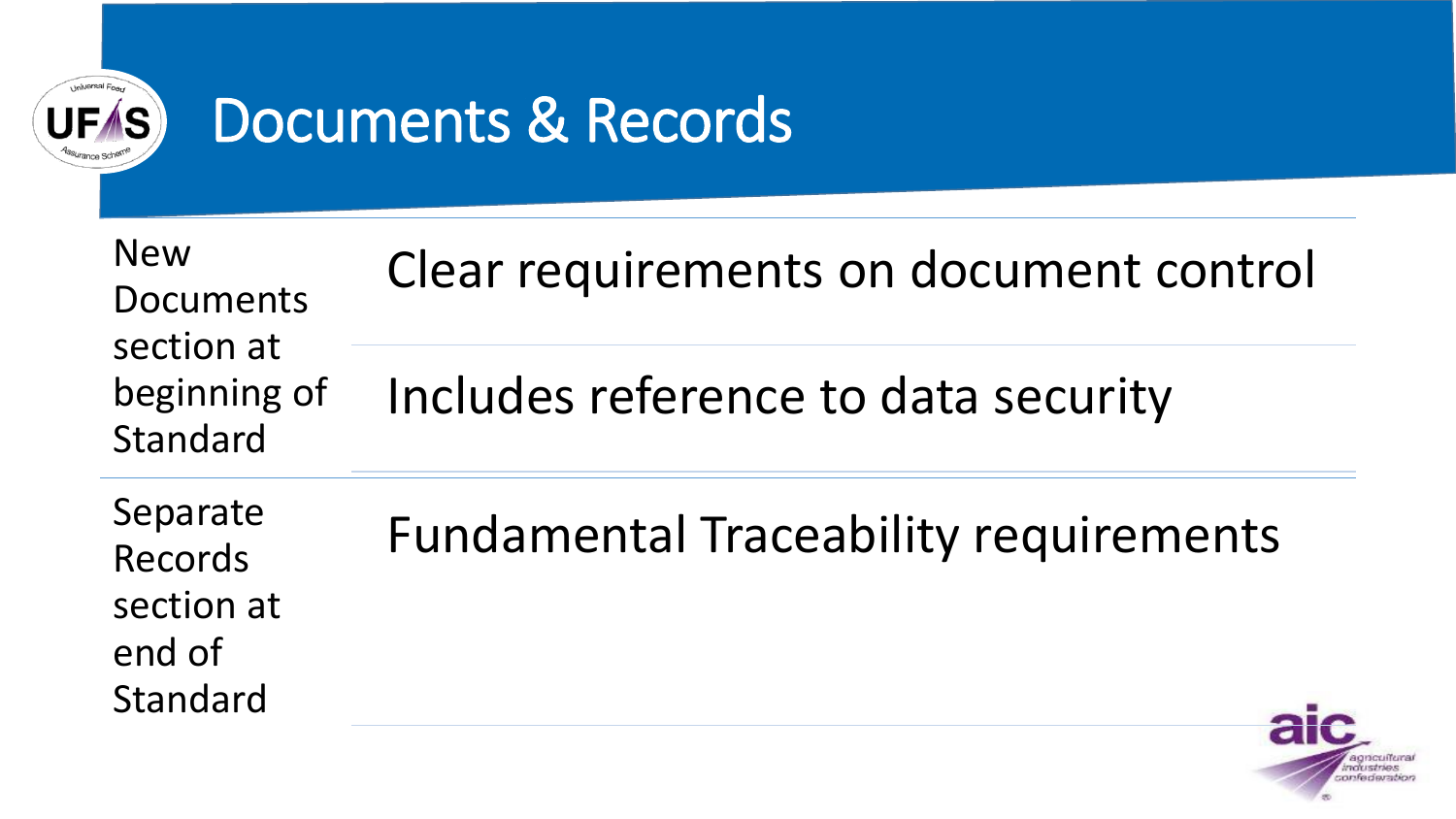

### Selection & Approval of Feeds & Suppliers

Separated selection of ingredients/ feeds from approval of suppliers

Also includes approval of service suppliers

• Also differences for merchanted feeds vs. feeds for processing

• Storage/ Transport

• Other contractors with an impact on feed safety

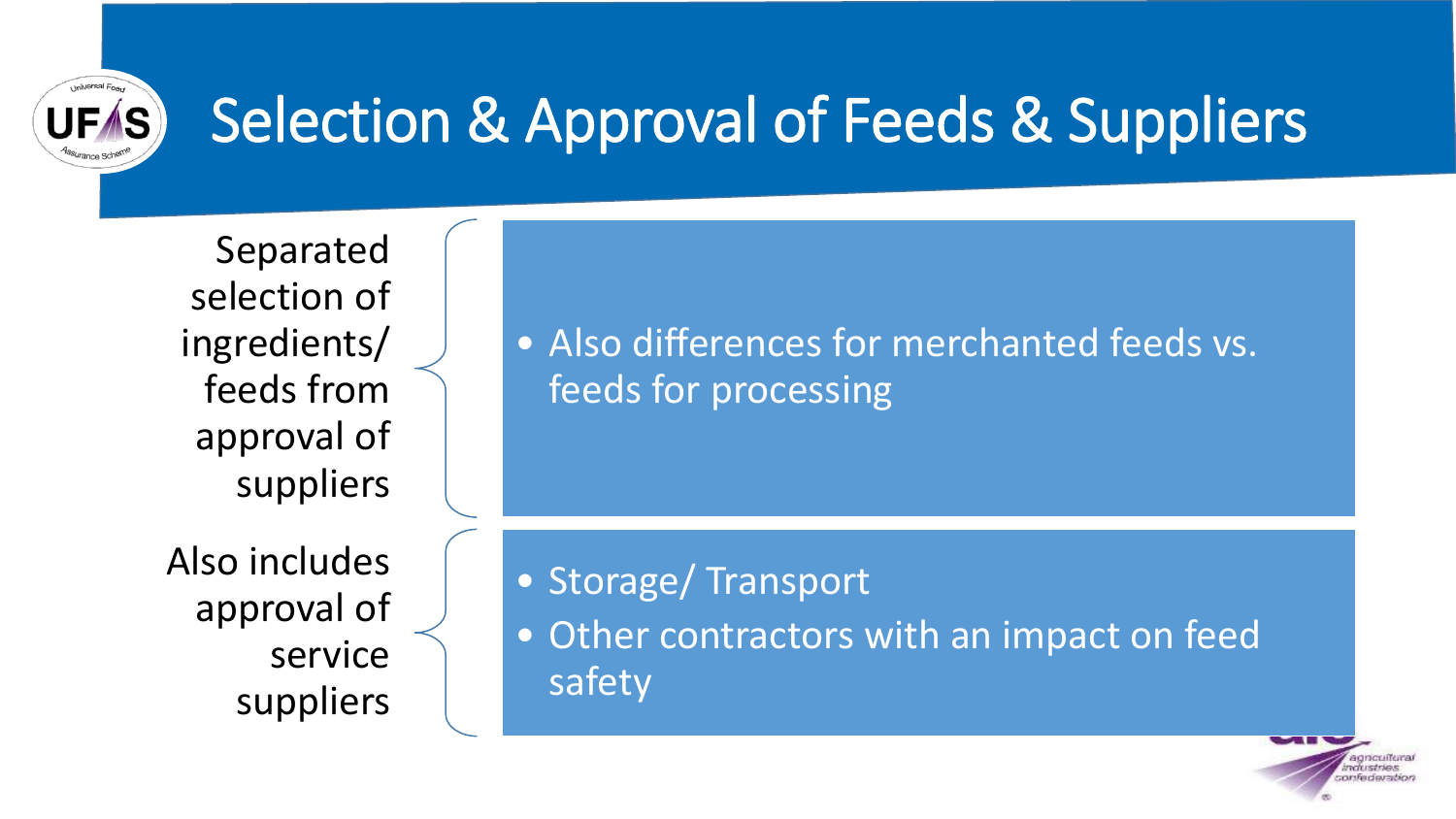

#### Section F

#### New large section covering:

- Premises
- Equipment
- Personnel
- Own Transport

What needs to be in place before making or selling feed

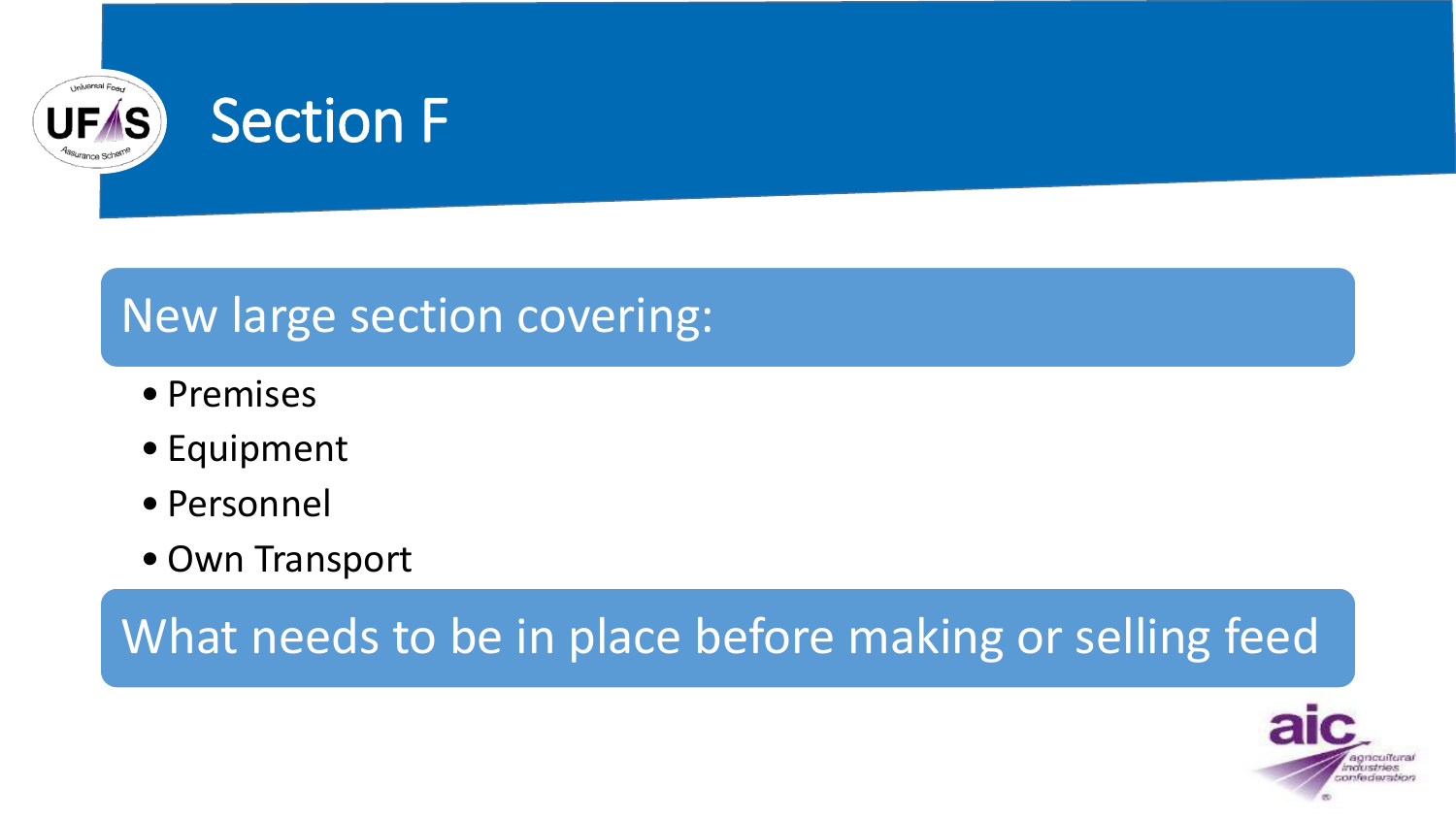



## Clearer information on what is expected

## More detail on acceptable training courses

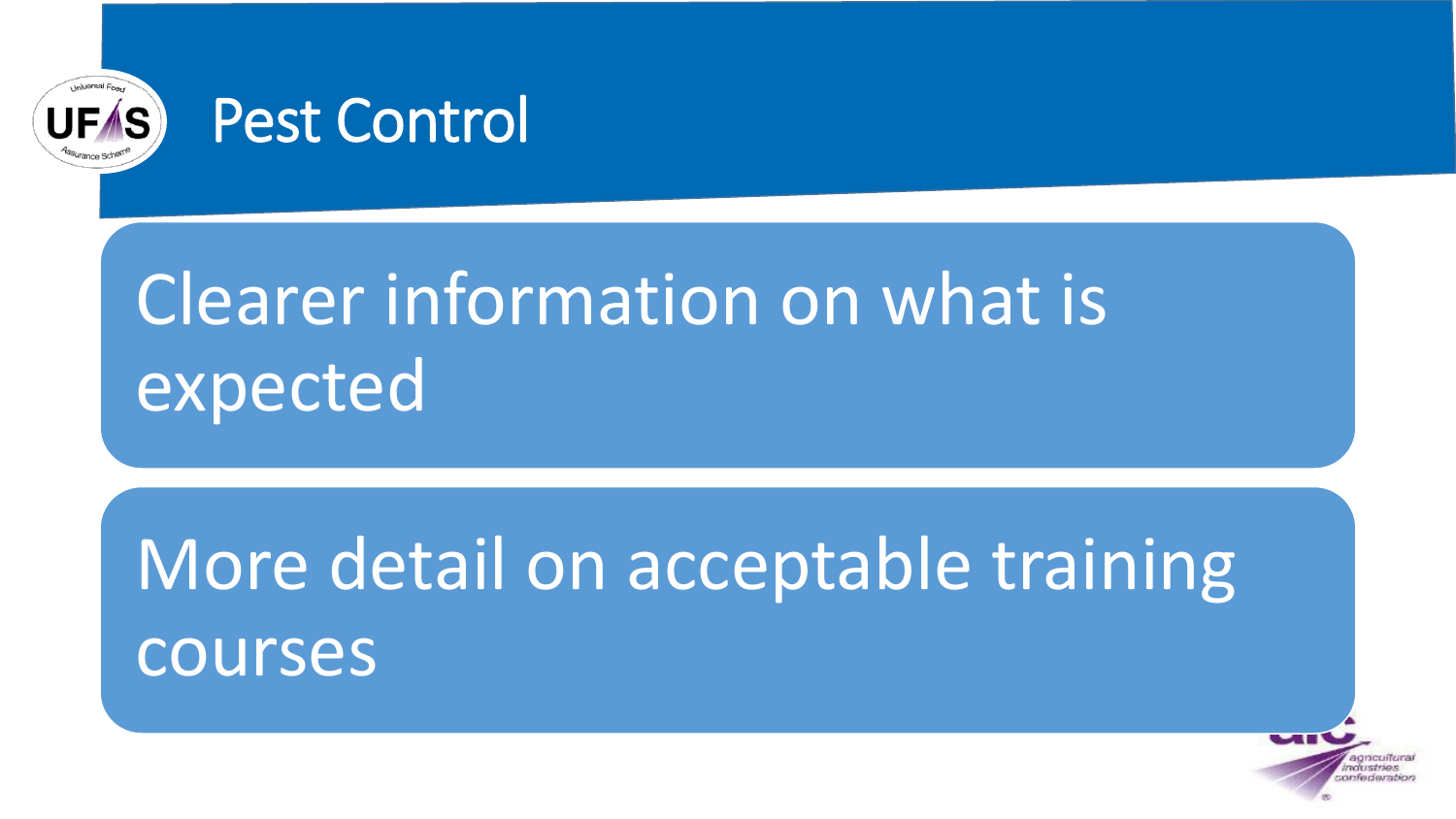

#### Own Transport

#### Detailed requirements on operating own bulk transport

• Previous UFAS had one clause referring to TASCC Haulage

#### UFAS 2020 reproduces key TASCC clauses

• Plus additional requirements relating to design and maintenance of vehicles

Use of online Vehicle Inventory is **compulsory**

• **Contact [uk.feed@kiwa.com](mailto:uk.feed@kiwa.com) to register**

Additional requirements for providing transport for third parties

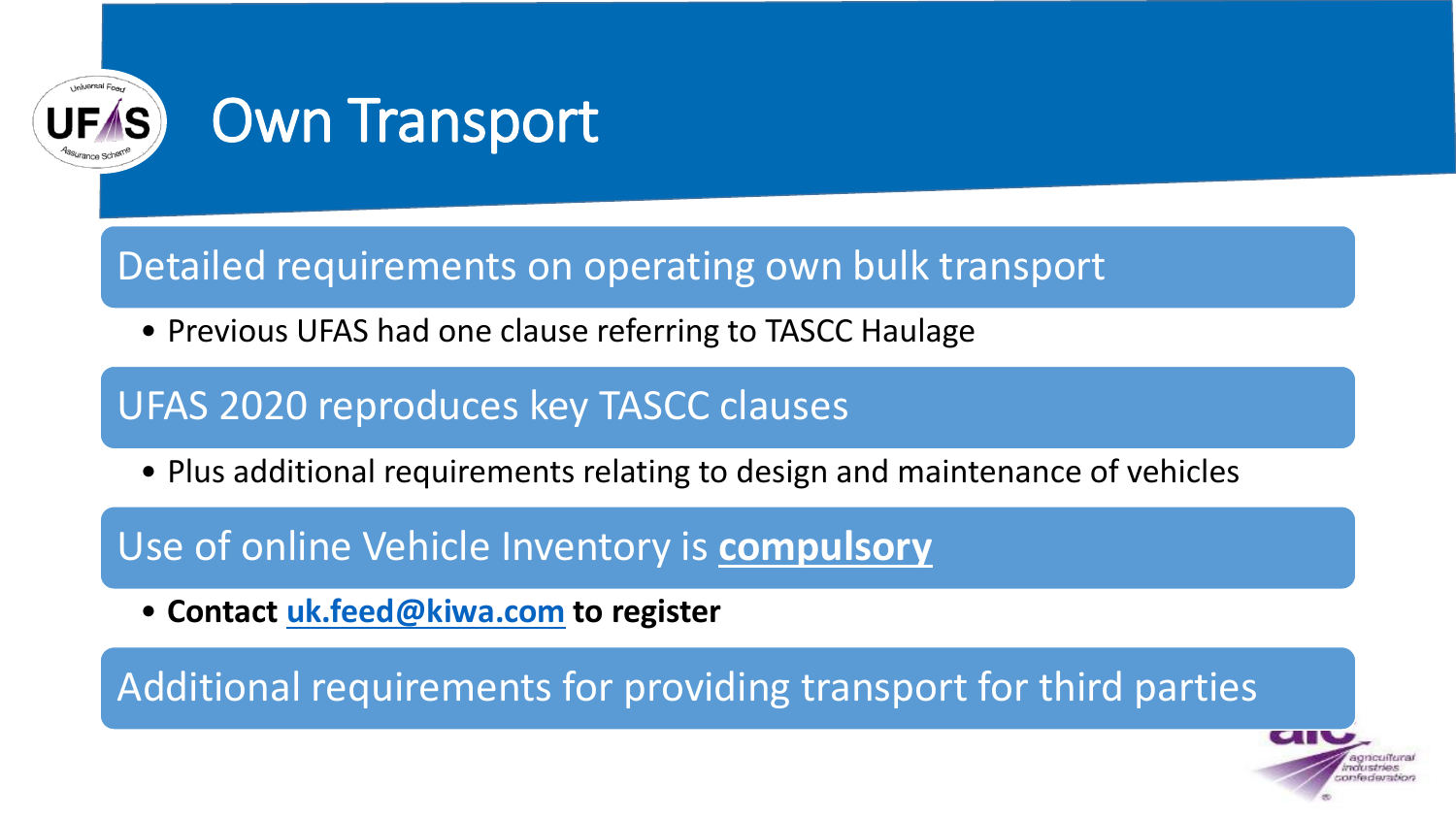

### Storage for third parties

#### Expanded section covering provision of storage to third parties

• Reproduces key clauses from TASCC Storage

Emphasis on communication with owner of goods

Requires written agreement/ contract with owner of goods

Specific requirements on sampling and testing of crops

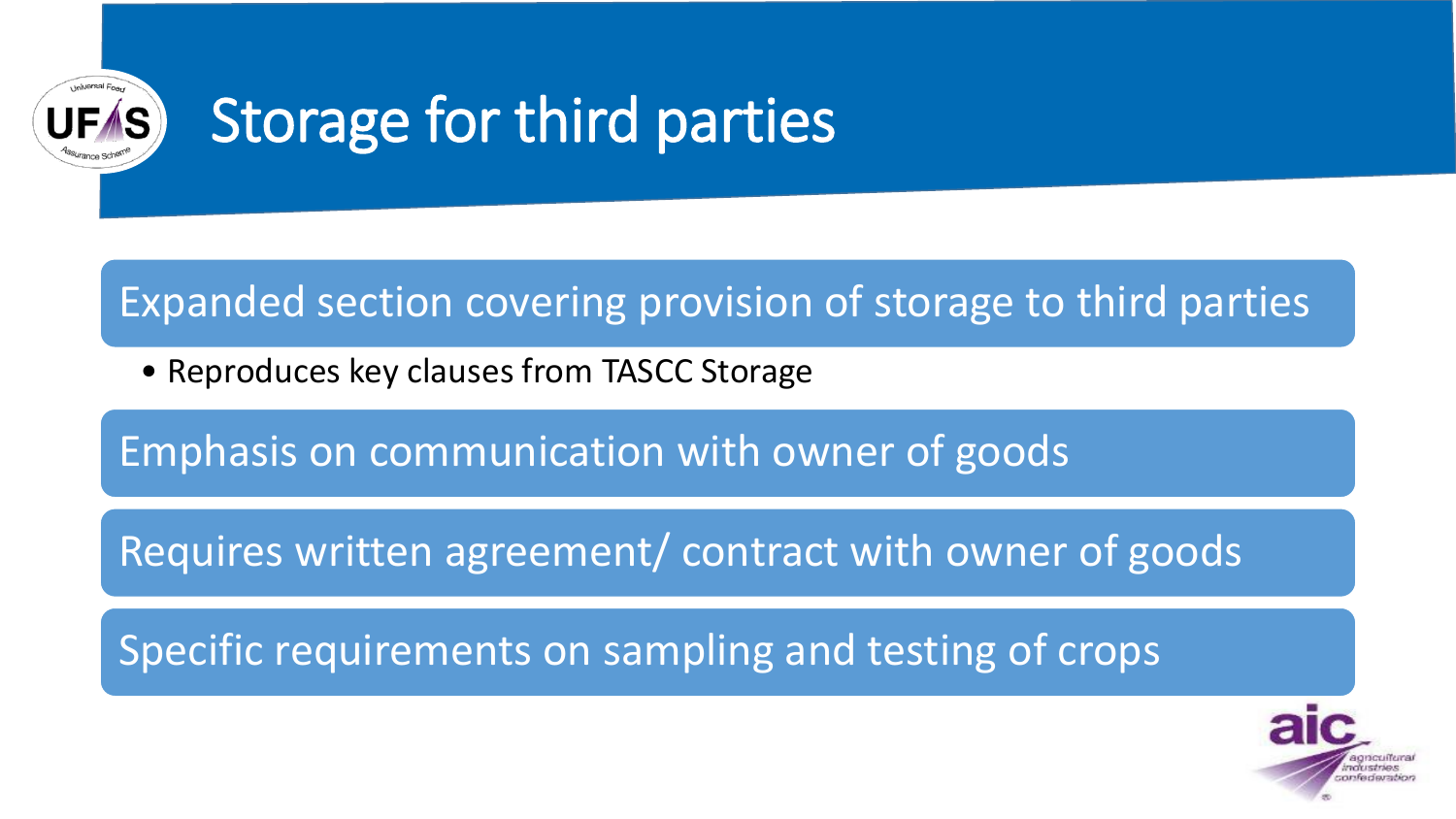

### Feed containing Controlled Products

#### New requirements to demonstrate knowledge

Requirement to access "statement of product characteristics" (SPC)

• For Veterinary Medicinal Products

Requirement to access approval regulation

• For Specified Feed Additives

New rules for handling Medicated Rework